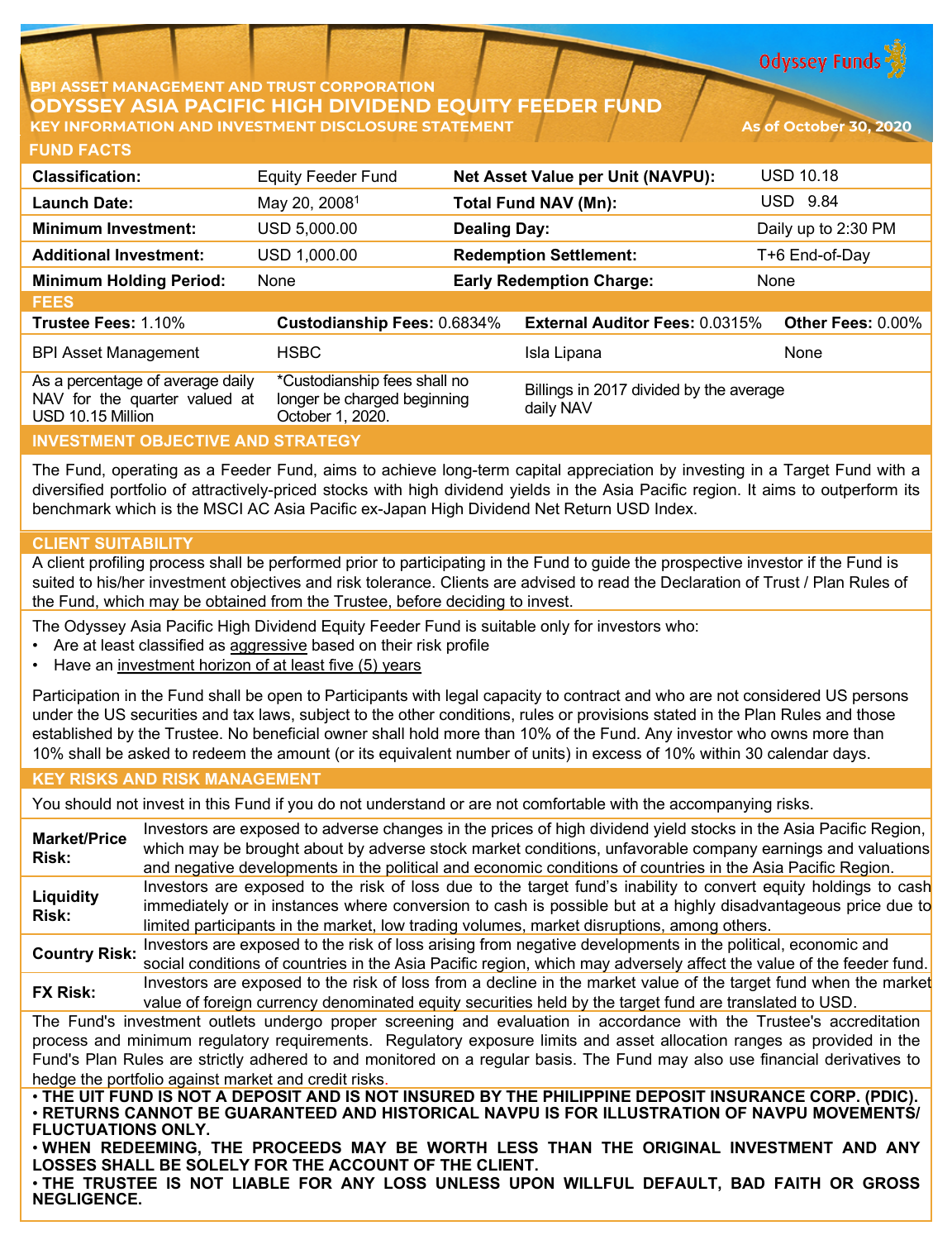### **FUND PERFORMANCE AND STATISTICS AS OF OCTOBER 30, 2020**

(Purely for reference purposes and is not a guarantee of future results)



| *MSCI AC Asia Pacific ex-Japan High Dividend Net Return USD Index |  |  |
|-------------------------------------------------------------------|--|--|
|                                                                   |  |  |

| <b>CUMULATIVE PERFORMANCE (%) 2</b>    |            |         |          |       |         |         |
|----------------------------------------|------------|---------|----------|-------|---------|---------|
|                                        | 1 mo       | 3 mos   | 6 mos    | 1YR   | 3YRS    | S.I     |
| Fund                                   | 0.39       | -1.83   | 7.27     | -9.67 | $-9.99$ | 1.80    |
| <b>Benchmark</b>                       | $-0.07$    | 1.09    | 17.94    | 9.09  | 9.64    | 59.20   |
| <b>ANNUALIZED PERFORMANCE (%) 2</b>    |            |         |          |       |         |         |
|                                        | 1YR        | 2YRS    | 3YRS     | 4YRS  | 5YRS    | S.I     |
| Fund                                   | -9.67      | $-1.21$ | $-3.45$  | 0.78  | 1.35    | 0.14    |
| <b>Benchmark</b>                       | 9.09       | 11.47   | 3.12     | 8.70  | 8.54    | 3.80    |
| <b>CALENDAR YEAR PERFORMANCE (%) 2</b> |            |         |          |       |         |         |
|                                        | <b>YTD</b> | 2019    | 2018     | 2017  | 2016    | 2015    |
| Fund                                   | $-12.84$   | 11.24   | $-9.01$  | 20.33 | 3.45    | $-9.91$ |
| <b>Benchmark</b>                       | 2.21       | 20.14   | $-14.23$ | 37.63 | 6.18    | -9.47   |
| <b>PORTFOLIO COMPOSITION</b>           |            |         |          |       |         |         |

| <b>Allocation</b>                      | % of Fund        |
|----------------------------------------|------------------|
| <b>Target Fund</b>                     | 92.72            |
| Cash                                   | 7.83             |
| Time deposits and money market         |                  |
| Other receivables - net of liabilities | $-0.56$          |
| <b>Top Five Sector Holdings</b>        | % of Target Fund |
| Information Technology                 | 27.70            |
| Financials                             | 23.50            |
| <b>Real Estate</b>                     | 9.50             |
| <b>Consumer Discretionary</b>          | 7.90             |
| <b>Consumer Staples</b>                | 7.40             |
| <b>Top Five Country Weightings</b>     | % of Target Fund |
| China                                  | 29.10            |
| Taiwan                                 | 16.20            |
| Hong Kong                              | 13.30            |
| Australia                              | 13.00            |
| Korea                                  | 10.20            |

| <b>NAVPU over the past 12 months</b> |         |
|--------------------------------------|---------|
| Highest                              | 11.95   |
| Lowest                               | 8.48    |
| <b>STATISTICS</b>                    |         |
| Portfolio Beta                       | 0.99    |
| Volatility, Past 1 Year (%) 3        | 25.18   |
| Sharpe Ratio <sup>4</sup>            | $-0.41$ |
| Information Ratio <sup>5</sup>       | -3.33   |
|                                      |         |

<sup>1</sup>The fund was originally launched as Odyssey Asia Pacific High Dividend Equity Fund. It was converted into a feeder fund last October 1, 2020.

2Returns are net of fees.

3Measures the degree to which the Fund fluctuates vis-à-vis its average return over a period of time.

4Used to characterize how well the return of a Fund compensates the investor for the level of risk taken. The higher the number, the better.

5Measures reward-to-risk efficiency of the portfolio relative to the benchmark. The higher the number, the higher the reward per unit of risk.

\*Declaration of Trust is available upon request through your branch of account.

### **TOP TEN HOLDINGS**

| <b>Name</b>                                                 | % of Target<br>Fund |
|-------------------------------------------------------------|---------------------|
| <b>Taiwan Semiconductor Manufacturing</b><br>Co., Ltd.      | 9.68                |
| Samsung Electronics Co., Ltd.                               | 9.39                |
| Hong Kong Exchanges & Clearing Ltd.                         | 4.21                |
| CLP Holdings Limited                                        | 4.13                |
| Ping An Insurance (Group) Company<br>of China, Ltd. Class A | 3.58                |
| Mapletree Logistics Trust                                   | 2.87                |
| <b>Brambles Limited</b>                                     | 2.74                |
| China Merchants Bank Co., Ltd.                              | 2.52                |
| Rio Tinto Limited                                           | 2.27                |
| Tingyi (Cayman Islands) Holding<br>Corp.                    | 2.14                |
|                                                             |                     |

# **RELATED PARTY TRANSACTIONS\***

The Fund has no transactions and outstanding investments with entities related to BPI Asset Management and Trust Corporation (BPI AMTC).

Related party in accordance with BPI AMTC's internal policy.

For more information, you may contact us at (632) 8580-**AMTC** (2682), email us at bpi\_asset\_management@bpi.com.ph or visit our website, www.bpiassetmanagement.com.